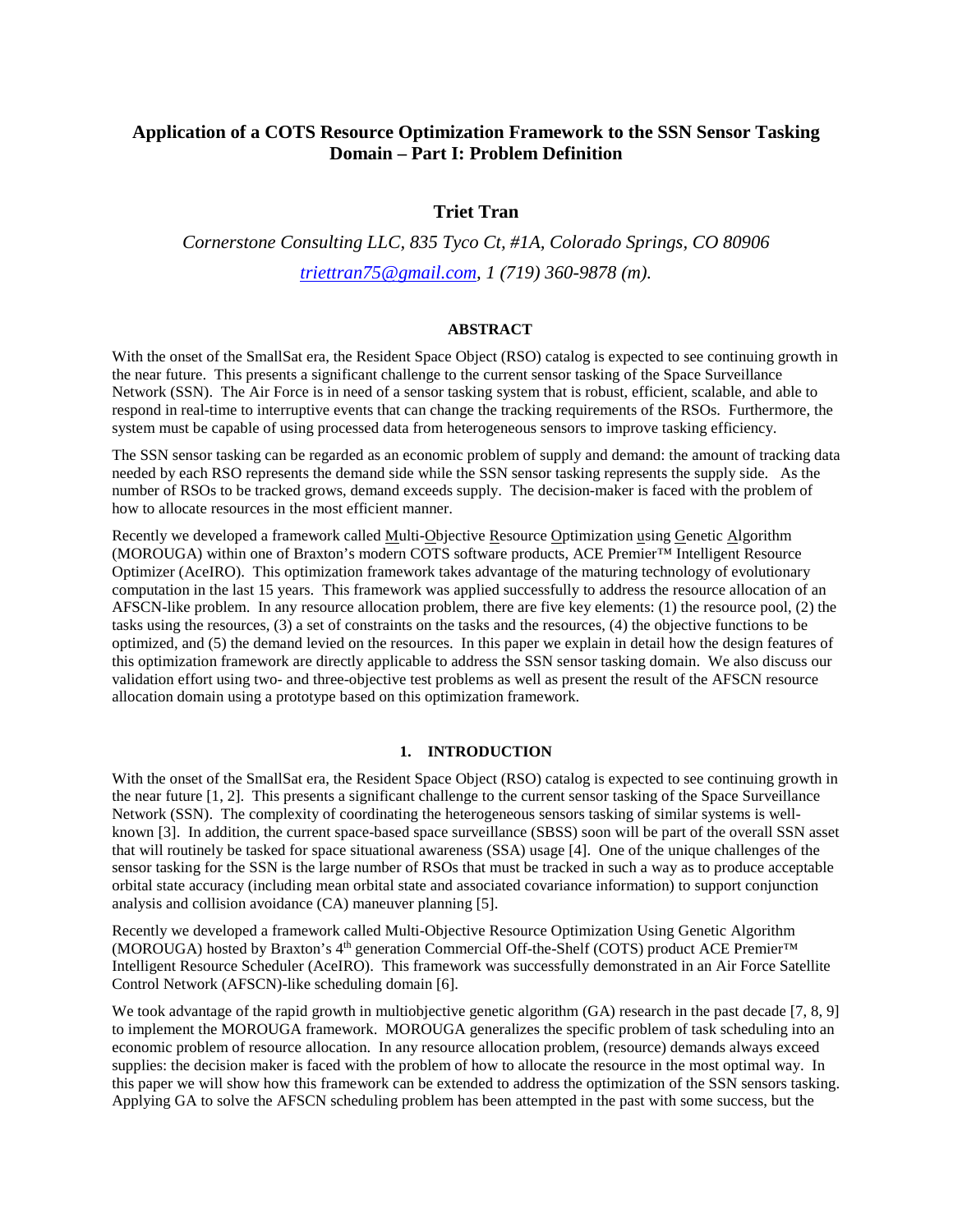specific domains also presented many challenges [10, 11]. This is the reason GA has not seen widespread application in the aerospace community, despite its popularity in many other fields. In many practical optimization problems, often there are many different and conflicting objectives to consider. For example, in manufacturing, one would like to maximize production while minimizing its cost. Or, in logistics, one would like to deliver as many packages as possible while minimizing delivery time. It is no different with the SSN domain. As will be shown, there are advantages in adopting multiple objectives over single objective formulation of an optimization framework.

There are a number of solution techniques that have been proposed to address the optimization of SSN sensor tasking. Reference [12] work is well known and is based on marginal analysis of the energy dissipation rate of orbital objects. OrbitLogic in [13] recently proposed an optimization algorithm inherent in its COTS product with a proprietary optimization search. Combinations of multiple algorithms were also proposed including the algorithm for bottleneck avoidance [14]. Covariance-based scheduling also has been proposed [15]. All these efforts have focused on optimizing an aggregate of multiple parameters into a single cost function (objective). To the author's knowledge, there has not been any attempt of using multiobjective optimization for resource allocation in the SSN community. Our work represents the first attempt at proposing a multiobjective formulation for the SSN domain.

The rest of the paper is organized as follows: Section 2 outlines the mathematical framework of a multiobjective optimization problem, Section 3 briefly reviews the genetic algorithm, Section 4 deals with how we transform the resource allocation into a multiobjective optimization problem, Section 5 describes the key features of the MOROUGA framework, Section 6 presents the result of MOROUGA, Section 7 highlights the challenges of applying MOROUGA to the SSN sensor tasking domain, and Section 8 provides a summary and conclusion. Appendix A discusses our validation approach of the optimization engine using two- and three-objective test optimization problems, and Appendix B summarizes the verification of MOROUGA with previous work using publicly available data.

#### **2. MATHEMATICAL FRAMEWORK**

This section provides a brief review of mathematical framework for the general multiobjective optimization problem.

Find a vector  $\mathbf{x}^* = \begin{bmatrix} x_1^*, & x_2^*, & \dots, & x_n^* \end{bmatrix}$  which will optimize the vector function (aka, objective function)

$$
\mathbf{f}(\mathbf{x}) = [f_1(\mathbf{x}), f_2(\mathbf{x}), ..., f_k(\mathbf{x})]^T
$$

subject to the *m* inequality constraints

$$
g_i(\mathbf{x}) \ge 0 \qquad i = 1, 2, \dots, m
$$

and the *p* equality constraints:

$$
h_i(\mathbf{x}) = 0
$$
  $i = 1, 2, ..., p$ 

where  $\mathbf{x} = \begin{bmatrix} x_1, & x_2, & \dots, & x_n \end{bmatrix}$  represents any sample of the solution space  $\mathbf{X}$ , i.e.,  $\mathbf{x} \in \mathbf{X}$ .

In multiobjective optimization, the term "optimal" must be understood in the sense of Pareto Optimality [9]. In this sense, the optimal solution contains multiple solutions that form a Pareto set. This set represents "trade-offs" in the objective space.

The Pareto Optimality is best illustrated with a diagram, as seen in Fig. 1.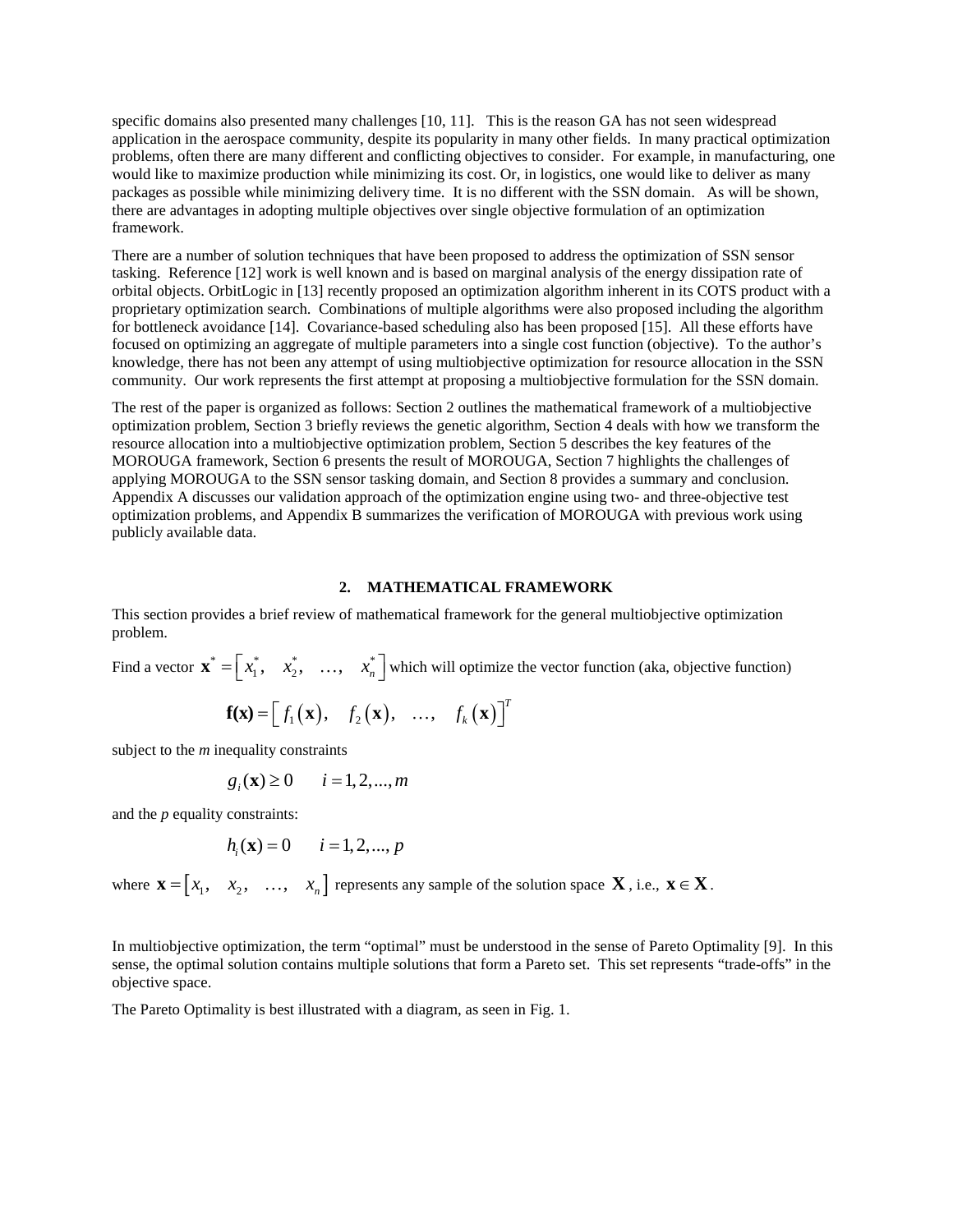

**Fig. 1. Illustration of Pareto Optimality and Pareto Dominance**

In the above figure, there are two objective functions that are to be minimized simultaneously. The ideal solution is assumed to be situated at the origin (0,0). In a problem with conflicting objectives, the ideal solution will never be reached. Each circle in the figure represents a solution, **x**, to the optimization problem. Solution **a** is said to dominate solutions **b** and **c** because solution **a** has at least one objective value that is equal to or better than those of **b** and **c**. Note also that solution **a** dominates all solutions of Front 2. Solutions represented by the green circles are said to be Pareto Optimal (Front 0) since, as a set, they dominate other solutions (Front 1 and Front 2). Any solution belonging to the Front 0 can be selected as a unique optimal solution. The Front 0 therefore represents the best compromising choice in the objective space. Higher level information, such as criteria for the objective value, must be invoked to decide on a particular solution.

To apply this mathematical framework to the resource allocation problem, we introduce a new set of variables that represent the resource item set  $\mathbf{q} = \begin{bmatrix} q_1, & q_2, & \dots, & q_r \end{bmatrix}$ , and the corresponding constraints on the resources, namely:

$$
\theta_i(\mathbf{q}) \ge 0,
$$
  $i = 1, 2, ..., s$   
\n $\phi_i(\mathbf{q}) = 0,$   $i = 1, 2, ..., t$ 

For the particular resource allocation problem, we ascribe a particular meaning to the solution **x**; namely it is a set of all tasks (or activities) that use a subset of **q** that must be carried out within some specified window of time. We therefore denote  $\mathbf{x} = \mathbf{x}(\mathbf{q})$  as a set of all tasks that will be assigned the required resources within **q**.

#### **3. BRIEF REVIEW OF GENETIC ALGORITHM**

Analytical solutions exist for the simplest of scheduling problems first addressed in the mid-1950s [16]. In general, the scheduling problem is an NP-hard problem: a solution to the optimal problem cannot be obtained in finite polynomial time [17]. For this reason, researchers have been driven to find approximate solutions that can be obtained within reasonable execution time, such as GA, Particle Swarm Optimization (PSO) [18], and Ant Colony Optimization [19]. In many practical applications approximate solutions are very adequate in addressing the need of the decision makers. Advances in evolutionary computing in recent decades gave rise to many heuristic solution techniques that take advantage of computing technologies: distributed computing as well as graphical processing unit (GPU)-based computing [8]. We also adopted the heuristic method of solution in using GA in the MOROUGA framework as it holds many promising features for the SSN domain, as will be shown in this paper.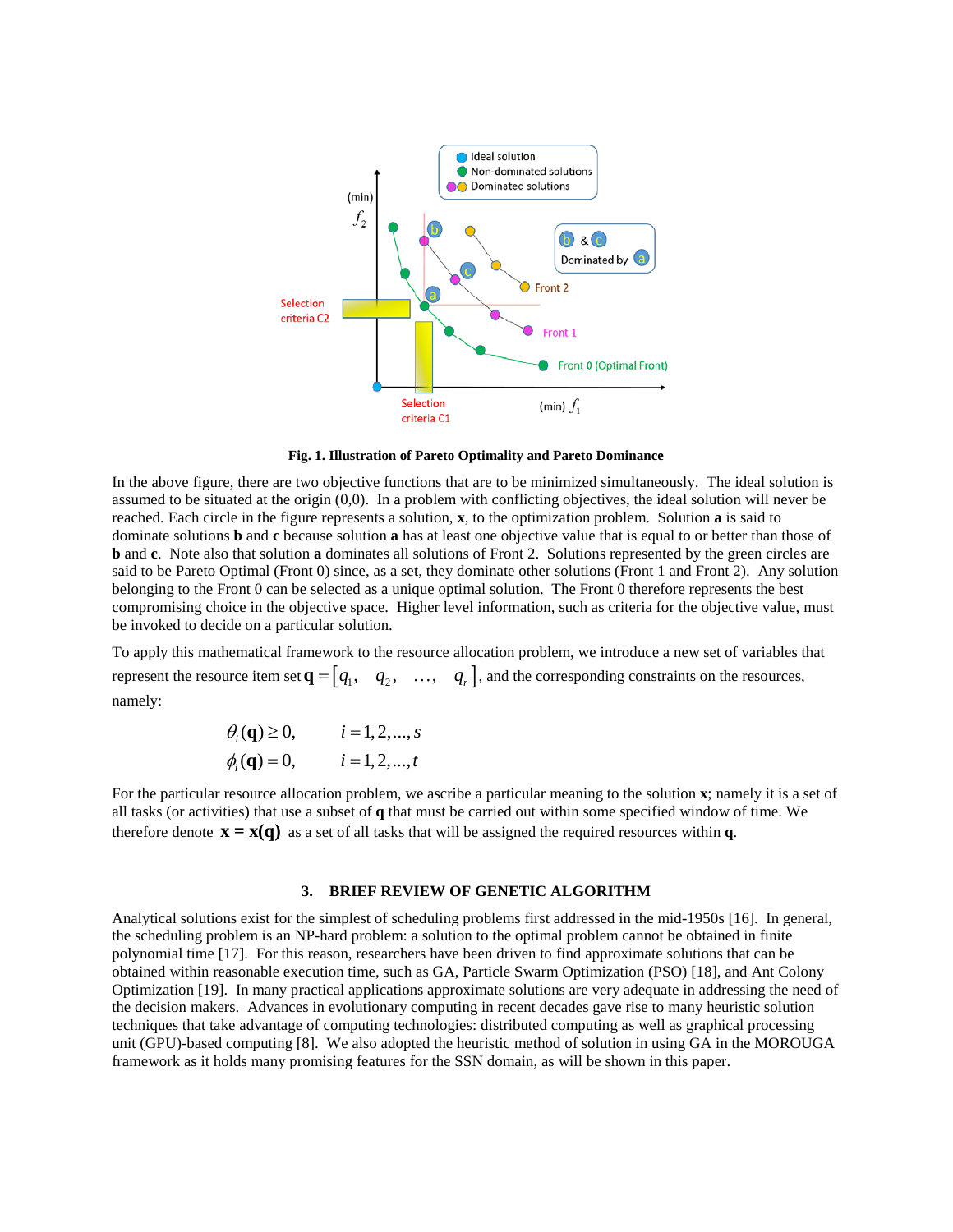Genetic algorithm is a modern population-based stochastic optimization search. It is modeled after the Theory of Evolution based on the concept of "survival of the fittest" [9]. Individuals within a population that are a better fit with respect to the pressure of the environment will have a better chance of survival than others. Those that survive are mated to one another to produce children that bear the "genes" from both parents. The children may or may not be better than their parents. The selection process, often known as "Elitism," favors those with better fitness scores. Individuals with lower fitness scores are discarded to keep the number of individuals within the population constant. The reproduction cycle repeats until some convergence criterion is reached, for example, the maximum number of generational iteration or no more significant gain in fitness scores for all objectives.

In our MOROUGA implementation, we adopt the multiobjective optimization algorithm of [20] which is summarized in the flowchart in Fig. 2. The specific feature of this algorithm is in the fast non-dominated sorting technique that can sort individuals across all objective scores simultaneously. This sorting algorithm is used in ranking the individuals within the population based on their combined fitness score (boxes 2 and 7 in Fig. 2).



**Fig. 2. Logic Flow Diagram of Genetic Algorithm**

In heuristic searches such as GA, there is no "proof" of optimality. However, in most practical implementations of GA, convergence criteria are used to indicate when "optimal objective values" have been reached and is often used as a tuning parameter for a particular domain of application. Other tuning parameters include the number of individuals in a population, the genetic operator of crossover, and mutation.

There are a number of significant features that exist within most evolutionary algorithms that do not exist in classical optimization such as gradient-based nonlinear programming. First, GA does not require knowledge of a priori (starting) solution to set the iteration loop in motion. Second, the objective functions need not be continuous as there is no gradient needed to be computed in GA. Third, with the proper tuning, global optimization is possible but cannot be proved. The global optimal solution is related to the "diversity" of the individuals within the population and there are techniques to ensure diversity is attained. Fourth, in multi-objective optimization, constraints on the solution can be separated from the cost (objective) functions [25], unlike single-objective optimization where constraints are often added to the cost function with some arbitrary weighting factors. For an indepth treatment of evolution computing, the reader is referred to the work by Deb in [9].

### **4. RESOURCE ALLOCATION AS A MULTIOBJECTIVE OPTIMIZATION PROBLEM**

As mentioned in Section 2, the resource allocation problem can be mapped into a multiobjective optimization problem using an added dimension for the resource items. Section 3 points to the solution method of GA as a viable candidate to consider for getting to an approximate optimal solution which, in many practical applications, is all that is needed to make an informed decision.

In any resource allocation, we assert that there are five key components to the problem: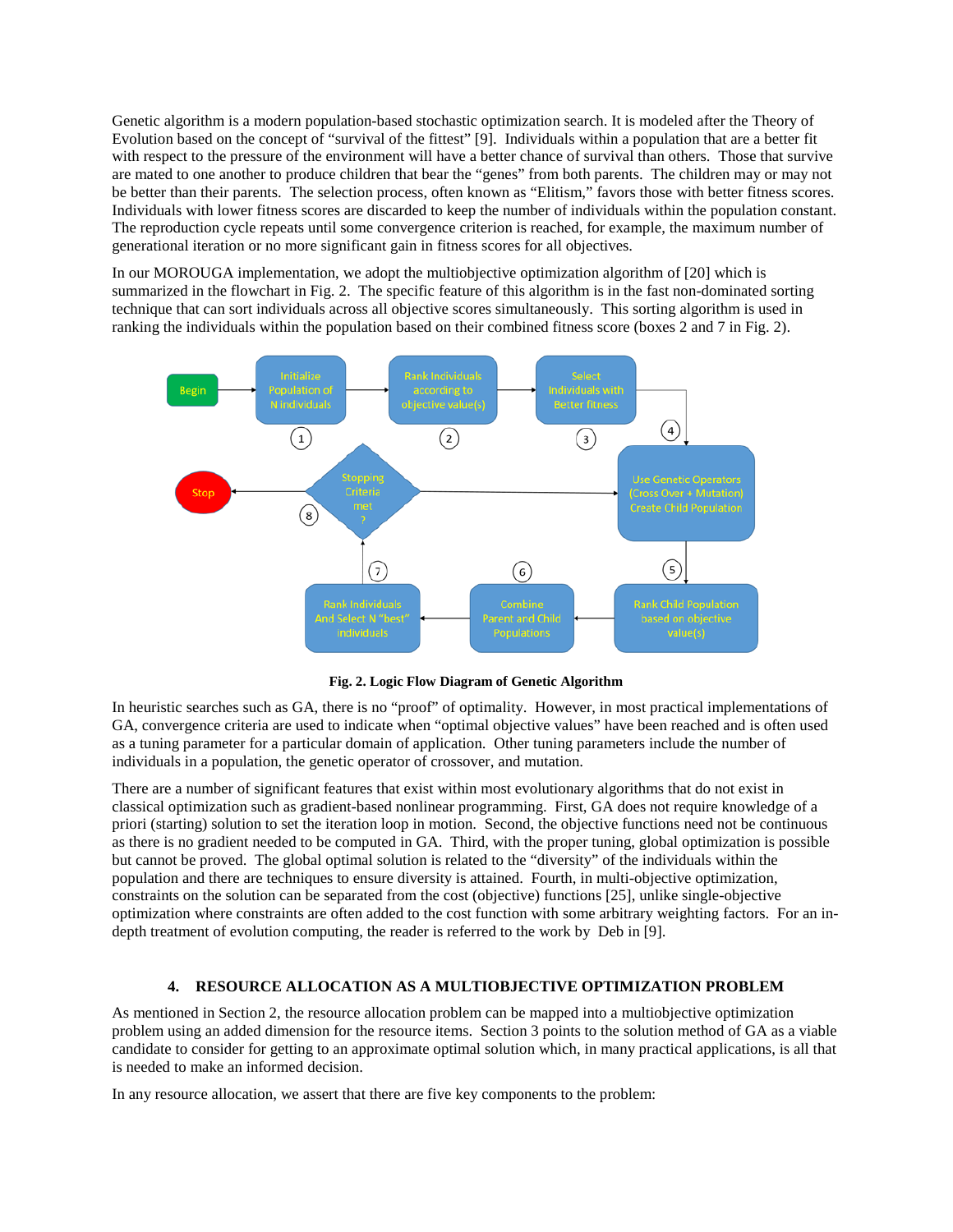- 1. The resource pool a set of all resource items that can be assigned to a task or activities;
- 2. The task (or activity) definition tasks to be defined as different types having a start and end time and needing different combinations of resources to execute;
- 3. The constraints on the resources and tasks;
- 4. The objective functions to be optimized; and
- 5. The demand placed on the resource.

In our MOROUGA framework, the above elements are implemented in a generic sense to allow MOROUGA to address different domains. From a resource allocation perspective, task scheduling can be viewed as an economic problem of supply and demand where demand is "insatiable" and supply (of resource) is "scarce." In such situations resource conflicts naturally arise. The SSN sensor tasking domain is no different where the growing number of RSOs required to be tracked will easily exceed the capacity of the SSN sensors. In this situation, the decision maker is faced with the problem of how to allocate available resources to achieve some metric of "optimality" such as most efficient, most fair, least cost, maximum information return, etc., while satisfying all constraints levied on the resources as well as the tasks. When there are unresolvable conflicts, the decision maker must accept certain tasks and reject others. In many cases the resource availabilities become a direct constraint on the problem, for example, non-dedicated sensors of the SSN (contributing and collateral sensors) [21].

It is obvious that in any scheduling problem the common dimension is time. The quantity that will most often be used is the time interval as a task must be defined over an interval, visibility between a tracker and a target is an interval, downtime of a resource is an interval, availability of contributing and collateral sensors is a set of intervals, etc. The Gantt chart is most useful in representing intervals associated with tasks or resources. In what will follow, we illustrate the general problem of resource conflict and, later, show how the mutation operator of the genetic algorithm is implemented in MOROUGA to resolve the conflict.

Fig. 3 illustrates a Gantt chart depicting the mapping of resource to task indicating which resource is needed by which task over which intervals. In general, a task may require multiple resources to execute, such as how a knee operation may require various doctors, nurses, and assistants in a medical domain. Different task types will require different combinations of resources. From the figure, conflict is seen as the same resource being requested by different tasks over an overlap interval. Five overlap intervals are seen in the figure but only four are unique conflicting task pairs. The concept of conflict resolution is fairly straightforward: if there exists a different interval over which a conflicted task can be "moved," then the action is to assign that task to that interval. The second option is to find a resource of the same type, if it exists, that has not been requested in the same interval. Conflict resolution is either a change in time interval, a change in resource assignment, or both.



**Fig. 3. Illustration of Resource Assignment and Conflict**

Since conflicts naturally arise in a scheduling problem, one of the objectives used most often is the minimization of the number of conflicts during the scheduling period. This particular objective is also applicable to the SSN sensors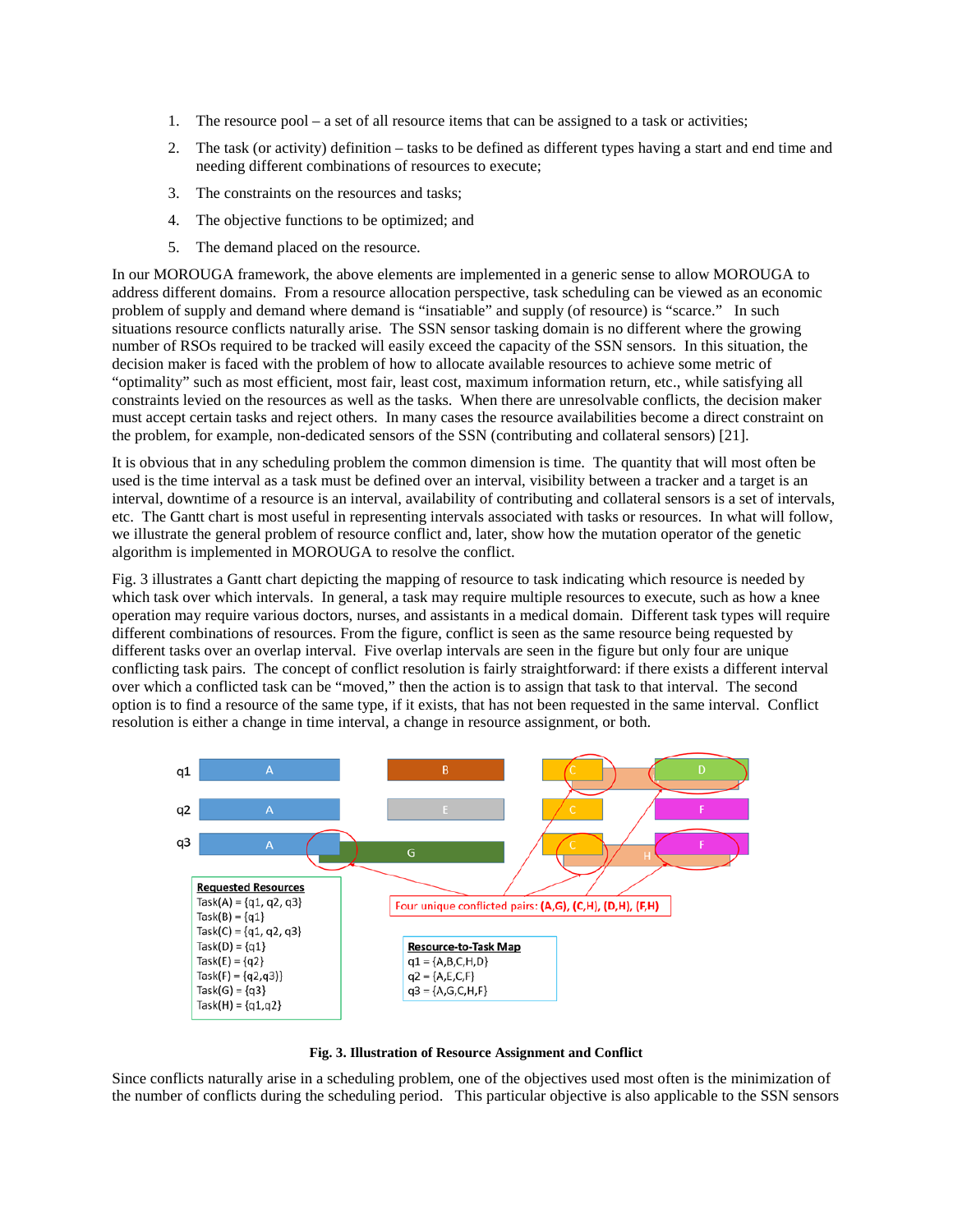tasking. Another objective that we adopted for the MOROUGA framework is to minimize the overlap between any unresolvable conflicting tasks. This objective, when optimized, allows the operator to further resolve the conflict by shortening the time duration of each task to remove the overlap.

#### **5. DESIGN FEATURES OF MOROUGA**

The MOROUGA has been implemented in software into two distinct layers: the Resource Domain Translator (RDT) (patent pending) and the Multi-Objective Optimization Engine (MOOE), as shown in Fig. 4. The RDT main function is to translate and map the domain specific entities ("physics") into the genetic algorithm entities of the MOOE (pure "math") and perform the reverse mapping. The MOOE is implemented after the work of Deb [20] with improvement in non-dominated sorting using the algorithm of [22]. The separation of distinct layers allows for validation of the MOOE using analytical functions with known Pareto optimal solutions of two and three objectives (Appendix A). The RDT has been verified using publicly available data and compared against the single-objective GA work of [10,11] (Appendix B). In the MOROUGA framework we leverage extensively polymorphism of the objected-oriented design in implementing the RDT layer. In this implementation, each task to be scheduled is mapped as a gene of an individual who represents a complete schedule. The rich feature of the attributes of a task makes possible the implementation of a purposeful mutation for conflict resolution. The de-confliction algorithm implemented within MOROUGA is similar to repairing a defective gene: a conflicted task which is rejected is marked as a "defective" gene which must be repaired. The repair mechanism is the mutation operator which either moves the rejected task to a different time interval or assigns a different resource or both. This is done in a stochastic manner and does not guarantee that the repair will be successful. However, due to "Elitism" of the GA, the healthier individuals will survive the selection by the pressure of the environment and pass on the better genes to their children, grandchildren and so on. Over generational iterations, individuals will become healthier and thus minimization of the number of conflicts is achieved.

The complete separation of the physics from the math affords the flexibility of using MOROUGA for different physical domains. Since this is a data-driven platform, many of the data structures are defined in the database. For the SSN sensors tasking domain, the effort then is concentrated at the RDT so that a proper translation is achieved to allow the pure algorithm to obtain the approximate Pareto-optimal solution set. The design of the user-specified objective function is possible via a simple API that allows the math level to perform the processing without knowing how the objective functions are computed. The advantage is that an external process can provide the objective functions without disturbing the fundamental architecture of MOROUGA.

An important feature of the COTS product AceIRO in hosting the MOROUGA framework is AceIRO's distributed architecture where a central scheduling authority approves the final schedule in which task requests are submitted by any number of clients at remote locations. The scheduling authority and remote clients all have the same computational power to perform what-if scenarios, but only the scheduling authority can approve and distribute the approved schedule to sites that will execute the scheduled tasks.

Another key function of the RDT is the construction of the feasible region. This construction is based on the constraints levied on the resources as well as the tasks. Fig. 5 illustrates an example of constructing the feasible region. This region is simply a set of intervals free of constraint. We are confident that this is the most appropriate method of handling constraints for resource optimization as it guarantees that constraints are not violated. As illustrated, Fig. 5 is an example of a task of using a designated resource to track a specific target which involves a set of visibility intervals between tracker and target (e.g., due to orbital geometry) and the set of intervals over which the resource is not available (e.g., optical sensors that can only operate in darkness on clear nights). The task therefore can only be placed within the feasible intervals.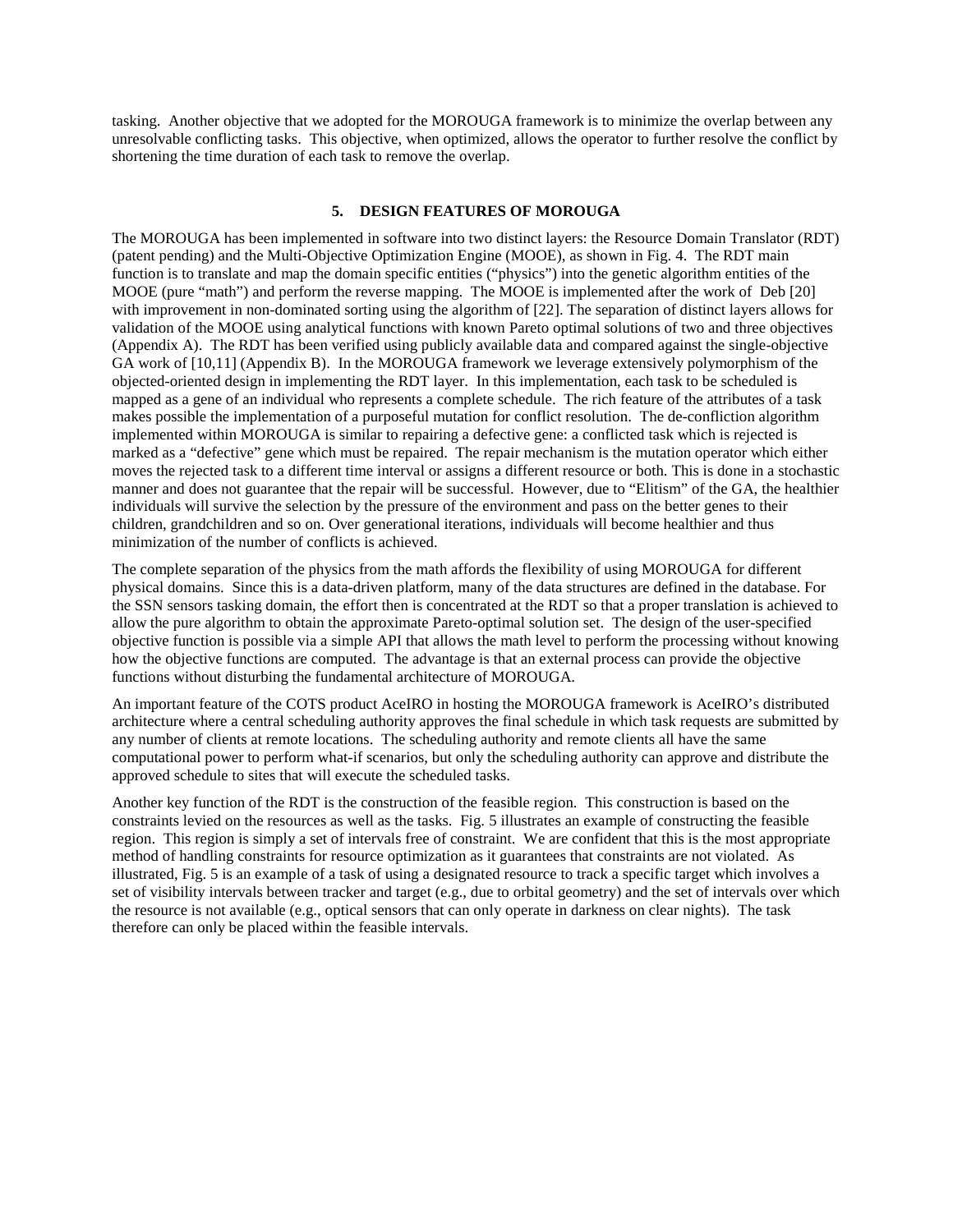

**Fig. 4. The Resource Domain Translator – Separate the "Physics" from the "Math"**

Task  $a_k$ : Use resource  $q_i$  to track object  $s_i$ where  $A = \{a_k\}_{k=1,2,...,K}$  set of all tasks  $Q = \{q_i\}_{i=1,2,...}$  set of all resource (trackers)  $S = \{s_i\}_{i=1,2,...,J}$  set of all RSO's



**Fig. 5. Illustration of Feasible Region Construction Process**

### **6. SAMPLE RESULTS FROM RUNNING MOROUGA**

As mentioned previously, we have used publicly available data to verify our implementation of MOROUGA. Fig. 6 and Fig. 7 illustrate the before and after optimization of a test case in which about 300 contact tasks are to be scheduled using a set of 16 antennas over a 24-hour period. This is an example of an AFSCN scheduling problem. Initially there are about 70+ conflicts; after the optimization run, there remain three conflicts that cannot be resolved. The optimization was run with two simultaneous objectives of minimizing the number of conflicts and minimizing the overlap of conflicted tasks. However, due to this second objective, it is demonstrated that the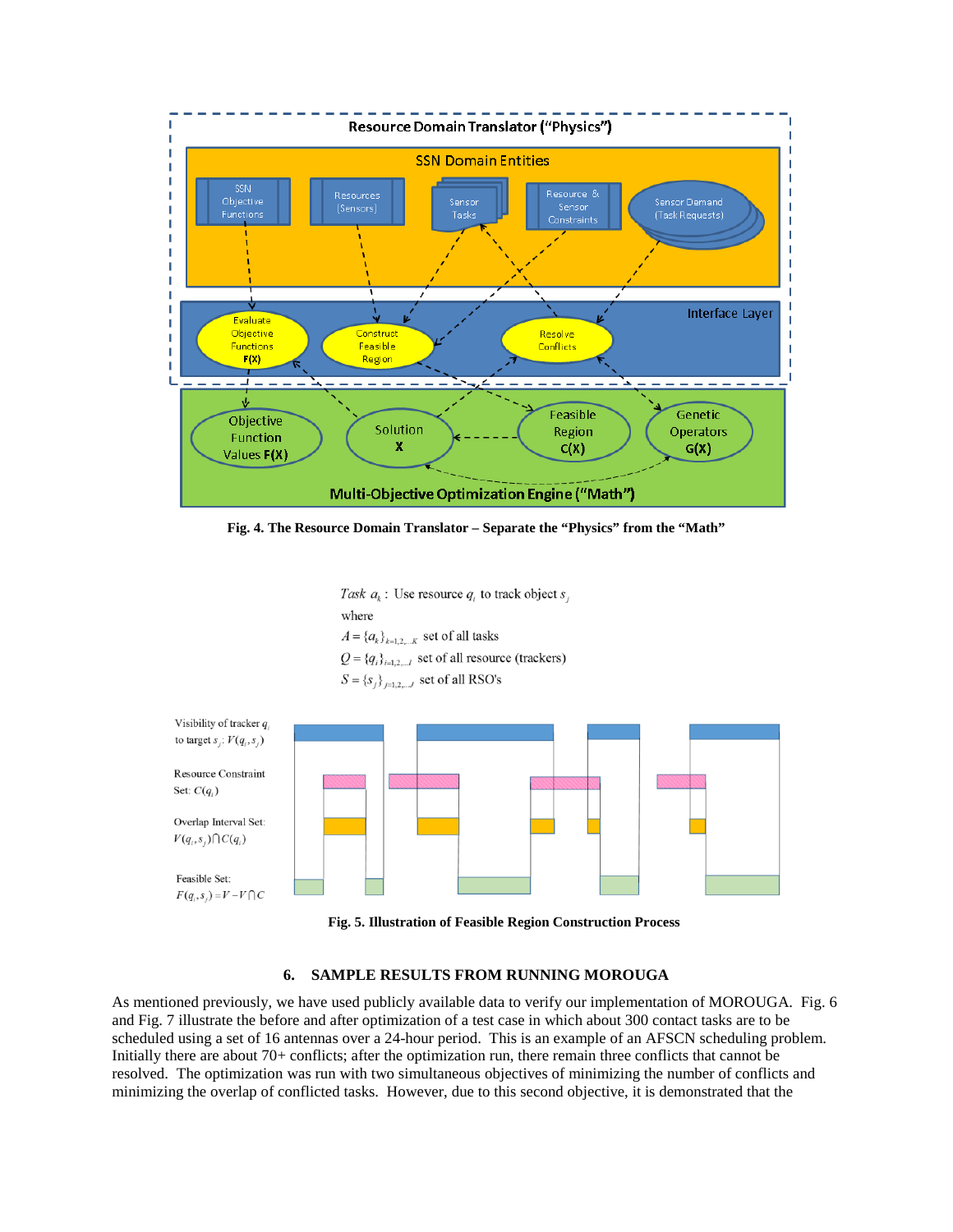conflict task pairs have very small overlap intervals which could further be resolved if the task durations are allowed to be shortened.



**Fig. 6. AFSCN Schedule before Optimization – Red indicates rejected tasks (70+ conflicts)**



**Fig. 7. AFSCN Schedule after Optimization (3 unresolved conflicts)**

In another recent study [24], we used MOROUGA to investigate the capacity of a proposed network of ground antennae to determine the minimum number of antennae that can support upward of 450 contact tasks during a 24 hour period with zero conflict. Fig. 8 and Fig. 9 show the before and after optimization using the same two objectives as in the AFSCN case. The execution time of the run is also indicated in Fig. 9.

|                           |    |                |                                   |                      |                          |                                                   |                                                                                     |                                  |                                     |                           |                                            |                                                                      |                                           |                 |                                                                                                                                                                                                                                      |                                         |                              |                                                                                 |                 |             | Wed Oct 15 2014      |                      |                        |                                      |              |
|---------------------------|----|----------------|-----------------------------------|----------------------|--------------------------|---------------------------------------------------|-------------------------------------------------------------------------------------|----------------------------------|-------------------------------------|---------------------------|--------------------------------------------|----------------------------------------------------------------------|-------------------------------------------|-----------------|--------------------------------------------------------------------------------------------------------------------------------------------------------------------------------------------------------------------------------------|-----------------------------------------|------------------------------|---------------------------------------------------------------------------------|-----------------|-------------|----------------------|----------------------|------------------------|--------------------------------------|--------------|
| Tack                      | 15 | 16             | 17                                | 18.                  | $39 -$                   | 20                                                | 25                                                                                  | 22                               | $-22$                               | 00                        | 01                                         | $^{\circ}$                                                           | <b>CER</b>                                | D4              | OS:                                                                                                                                                                                                                                  | $\infty$                                |                              | $09 -$                                                                          | <b>LD</b>       | 11          | 12                   | 12                   | 14                     | 15                                   | 16           |
| <b>R. FUSAL</b>           |    |                | <b>CLOSE</b>                      | 78163                |                          | 44.1286                                           |                                                                                     | 2000 Block 00 39476              |                                     |                           | <b>CONTRACTOR</b>                          |                                                                      | <b>THE R. P. LEWIS CO., LANSING MICH.</b> |                 | $-10061$                                                                                                                                                                                                                             | <b>SOURCE &amp; ROCHARDS &amp; MAY</b>  |                              | 737779                                                                          | $-1.44962$      |             |                      | $-21876$             |                        | <b>AC DIA A SANCH</b>                |              |
| $H$ FUS-B                 |    |                | <b>CLOSS COMPUTER</b>             | <b>CONSIDERATION</b> |                          | <b>CONTRACT AND AND STATES OF A REAL PROPERTY</b> |                                                                                     |                                  |                                     |                           |                                            |                                                                      |                                           |                 | <b>CALL SECTION CONTROLS FOR A REPORT OF A STATE OF A REPORT OF A REPORT OF A REPORT OF A REPORT OF A REPORT OF A REPORT OF A REPORT OF A REPORT OF A REPORT OF A REPORT OF A REPORT OF A REPORT OF A REPORT OF A REPORT OF A RE</b> |                                         | <b>CE PRADE: 4 199476</b>    | $\Box$ 11223                                                                    |                 | $-16331$    |                      | <b>Class of Bene</b> |                        |                                      | $\Box$ 00000 |
|                           |    |                |                                   |                      |                          |                                                   |                                                                                     |                                  |                                     |                           |                                            |                                                                      |                                           |                 |                                                                                                                                                                                                                                      |                                         |                              |                                                                                 |                 |             |                      |                      |                        |                                      |              |
| MAU-A                     |    |                | <b>CO TSONE</b>                   |                      | <b>CETA CONSISTENCIA</b> |                                                   |                                                                                     |                                  | <b>1 39 6 8234 6 800 2870 38978</b> |                           |                                            |                                                                      | <b>CEPHENE 39017</b>                      |                 | $\Box$ 3346 $\Box$ 600 $\Box$                                                                                                                                                                                                        |                                         | 107779                       | <b>CO 250</b>                                                                   | <b>TELEPOOL</b> |             | $\cdots$             |                      |                        | 4 999994 2009 1 3000 50007           |              |
| MAU-8                     |    |                |                                   |                      |                          | <b>COLLEGE DE MESOS 7</b>                         | "I 25405                                                                            |                                  | 27290                               |                           |                                            | <b>CINE ZERE</b>                                                     |                                           |                 |                                                                                                                                                                                                                                      | 1 39375                                 | <b>HE SUISSER</b>            | 35362 CEOCH                                                                     |                 | 272984      | 200024               | 22657                |                        | $-1.29017 - 1.22711$                 |              |
|                           |    |                |                                   |                      |                          |                                                   |                                                                                     |                                  |                                     |                           |                                            |                                                                      |                                           |                 |                                                                                                                                                                                                                                      |                                         |                              |                                                                                 |                 |             |                      |                      |                        |                                      |              |
| MGW-A                     |    |                |                                   |                      | 12002300                 |                                                   |                                                                                     |                                  | 226362                              |                           |                                            |                                                                      | 4 A 14 24 M 4 HARD 121 2301 4 4 4 HARD 1  |                 |                                                                                                                                                                                                                                      | $-11$                                   |                              | DZIA 20 730970 1 2009                                                           |                 | 44 22024369 |                      |                      |                        | <b>LA CAR DIGHT A DEALER CONTROL</b> |              |
| E MOW-B                   |    | <b>T 39375</b> |                                   |                      |                          | T T CAR 1046744 273 10 31                         |                                                                                     | 36107                            |                                     |                           |                                            |                                                                      |                                           |                 | CXL20001 CX CX                                                                                                                                                                                                                       |                                         | $T = 120000$                 | $+1205$                                                                         |                 | 32252       |                      |                      |                        | CO 25409 14653 C.L. 108062           |              |
| .                         |    |                |                                   |                      |                          |                                                   |                                                                                     |                                  |                                     |                           |                                            |                                                                      |                                           |                 |                                                                                                                                                                                                                                      |                                         |                              |                                                                                 |                 |             |                      |                      |                        |                                      |              |
| = MTN-A<br><b>K-MTN-R</b> |    |                | $(1 + 1)$ ( $(1 + 1)$ )           |                      |                          |                                                   | $\bigodot$ 25338 $\bigodot$ <del>MITTE MOADS CO</del> 44862 $\bigodot$ 296 CO 31223 |                                  |                                     |                           |                                            | C 11223 C CRAGGE TELESSING A DIVISION COMPANIES TRANSPORTED INVESTS: | O3O3634                                   |                 | C C800 56 CR ES371 29544                                                                                                                                                                                                             |                                         | 20043 2003                   | C 21576 31140 C 1 3115 3163 4 22231 766839                                      |                 |             | 1.75.39844           |                      |                        | <b>CONTRACT ACCESS</b>               |              |
| IF MTN-C                  |    |                | <b>CONSULTING CONTRACT (2519)</b> |                      |                          |                                                   | 4 2074 99998                                                                        |                                  |                                     |                           | $-4.18107$                                 |                                                                      | <b>TABLE</b>                              |                 |                                                                                                                                                                                                                                      | <b>2000 GEORGE 1990 5 GEORGE 129236</b> |                              | C 3150 A.D 308815840 BM<br>4 3900 199729 4 35371 4 6000 1000 3000 3000 1 1000 1 |                 |             |                      |                      |                        | C1C6                                 |              |
| <b>STRED</b>              |    |                |                                   |                      |                          |                                                   |                                                                                     |                                  |                                     |                           |                                            | <b>OK</b>                                                            |                                           |                 |                                                                                                                                                                                                                                      |                                         |                              |                                                                                 |                 |             |                      |                      |                        |                                      |              |
| <b>PALLA</b>              |    |                | $-31695$                          |                      |                          | SAN DANCE IT NAMES IN CONSIDERS                   |                                                                                     |                                  |                                     | <b>CT N T POINT 25539</b> |                                            |                                                                      |                                           |                 | $C$ 25336                                                                                                                                                                                                                            |                                         |                              | <b>CIS CISTAS COMPUTER</b>                                                      |                 |             |                      | 39070                |                        | $-65509 - 15550$                     |              |
| $=$ $PALI - B$            |    | CRANGE 1 PETER |                                   |                      | <b>CA CARDINAL</b>       |                                                   |                                                                                     | <b>A de les agaze et agazets</b> |                                     |                           | <b>Contract Contract Contract Contract</b> | <b>BASERO</b>                                                        |                                           | THE 25067 COLOR |                                                                                                                                                                                                                                      |                                         | <b>COLLEGE IN CONTRACTOR</b> |                                                                                 |                 |             |                      |                      | 200 CLEAR DRIVEL 20212 |                                      |              |
|                           |    |                |                                   |                      |                          |                                                   |                                                                                     |                                  |                                     |                           |                                            |                                                                      |                                           |                 |                                                                                                                                                                                                                                      |                                         |                              |                                                                                 |                 |             |                      |                      |                        |                                      |              |
| <b>START</b>              |    |                |                                   |                      |                          |                                                   |                                                                                     |                                  |                                     |                           |                                            |                                                                      |                                           |                 |                                                                                                                                                                                                                                      |                                         |                              |                                                                                 |                 |             |                      |                      |                        |                                      |              |
| $+$ TRM-A                 |    |                | <b>CELL 128 CL 78 2483</b>        |                      |                          | <b>CE 28 321223</b>                               | <b>CONTRACTS CONTRACTS</b>                                                          |                                  |                                     |                           |                                            |                                                                      |                                           |                 |                                                                                                                                                                                                                                      |                                         |                              |                                                                                 |                 |             | TRANSCO CHECK NORWAY |                      |                        | (284) 3789 9 66 122999               |              |

**Fig. 8. Initial Conflicts Before Optimization (170 conflicts)**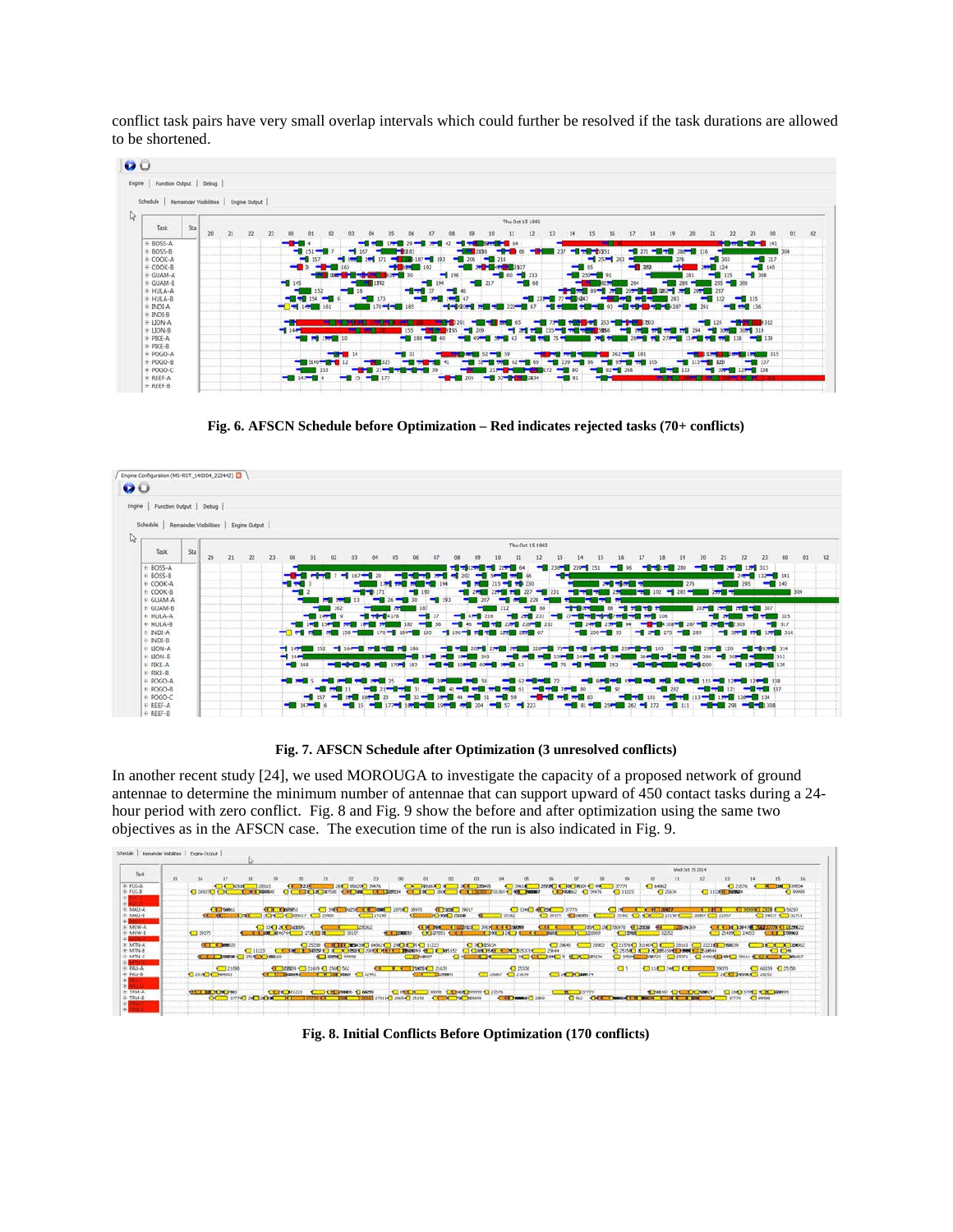

**Fig 9. Schedule After Optimization Run (antennas painted red are excluded from usage)**

#### **7. CHALLENGES OF SSN SENSOR TASKING FOR MOROUGA**

From the foregoing discussion, it is obvious that MOROUGA as hosted by the distributed architecture of AceIRO can be extended to map the entities of SSN sensor tasking domain into a multiobjective resource optimization problem. We identify all the SSN sensors as a resource set that can be tasked to track any RSO. Different task types can be defined for optical sensors, phase-array radars, and space-based sensors. Each sensor has its particular operational modes and constraints depending whether the sensors are dedicated, contributing, or collateral. Each sensor can be modeled to track each RSO according to its orbital characteristics and radar cross section or visual magnitude. The demand on the SSN sensors is represented by a set of selected RSOs, for example, those with highest priority. This set can change on a daily basis to accommodate the feedback information from each sensor as well as the accuracy knowledge required for the RSOs. Multiple optimization objectives can be defined to address information gained of the RSO set, efficient usage of all resources, minimization of the number of resource conflicts, or any other objectives that are deemed important to the community. It is worth noting again that the results of multiobjective optimization provide the "best" trade-offs in the objective space for the decision maker. Evaluation of neighboring solutions provides context for the selection of a particular solution.

The recent results of MOROUGA demonstrate the potential of using multiobjective genetic algorithm to address the SSN sensor tasking. Certainly there are a number of significant challenges in applying MOROUGA to the SSN domain. One of these is due to a large and growing number of RSOs that must be addressed as well as the complex task of modeling the different ground and space-based sensors with different characteristics and constraints. With tens of thousands of tracking tasks to be scheduled, a population-based algorithm such as MOROUGA will be overwhelmed using a single CPU machine. Therefore, to show that MOROUGA can be scaled with the growing number of RSOs, we must demonstrate that MOROUGA can be implemented on a distributed computing or GPUbased platform. The feasibility of implementing GA on a GPU has been demonstrated by recent works [8,23], taking advantage of the fact that individuals within a population work independently from one another. Implementing MOROUGA to run on a GPU-based platform is the obvious next step.

An additional challenge is implementing the capability of MOROUGA to use the output of the SSN sensor as a factor in the evaluation of the objective functions. For example, a missed opportunity will result in the growth of the uncertainty (covariance) of the orbit state of the RSO. Such a missed opportunity can be made to correlate with an increase in priority of the RSO which will impact the output schedule. This shows the need for any robust SSN scheduling system to react to interruptive events that can change the resulting optimized schedule. During our testing of MOROUGA, we have also demonstrated the ability to re-optimize the schedule where a site was taken down unexpectedly. The host AceIRO is built with a monitoring function that triggers a re-optimization run whenever such an event is detected.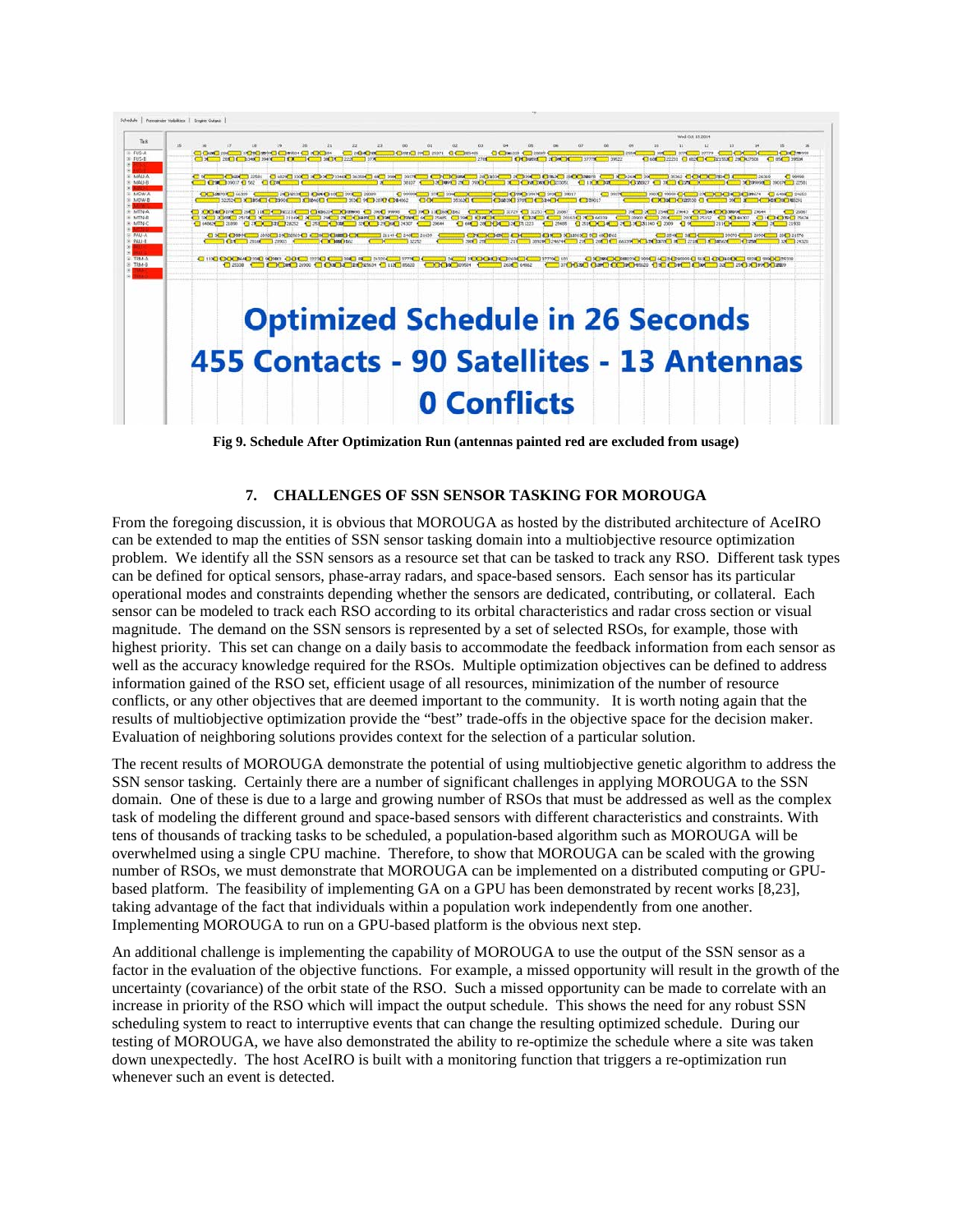#### **8. SUMMARY AND CONCLUSION**

We have described the implementation and discussed the features of MOROUGA, a framework that is implemented with a multiobjective optimization engine using genetic algorithm applied to a resource optimization problem. We pointed out the advantage of using multiple objectives formulation over single objective, as well as the advantage of using genetic algorithm for optimization search versus traditional gradient-based optimization. We presented results of using MOROUGA for an AFSCN-like scheduling problem to demonstrate the merits of multiobjective genetic algorithm. We showed how the MOROUGA framework can be extended to address the SSN sensor tasking domain. However, the most challenging aspect of applying this framework is the ability of a population-based optimization search to address tens of thousands of RSOs in a reasonable execution time. This performance metric is important to assess whether such algorithm can be relied upon to address real time re-optimization due to interruptive events.

The application of multiobjective optimization search using genetic algorithm has not seen widespread use in the aerospace community. Our present work with MOROUGA shows many promises and applicability of this framework to a variety of resource allocation domains. Work with MOROUGA will continue to demonstrate its applicability to the SSN sensor tasking domain.

### **9. ACKNOWLEDGEMENT**

The author wishes to express his sincere appreciation to Braxton Technologies, LLC, for the financial support of this work. He would also like to thank the dedicated engineering team, led by Robert Johnston, who provided excellent technical support in putting together the COTS product AceIRO which hosts the MOROUGA framework.

#### **10. Appendix A – Validation of the Algorithm**

This section briefly shows our approach to validating the "math" component of the MOROUGA, also called the "engine" (Multi-Objective Optimization Engine – MOOE). The heart of the MOOE is the non-dominated sorting algorithm called NSGA-II as detailed in [20]. This reference also provides a number of analytical and empirical test problems for verification of multi-objective evolutionary algorithms. Additionally, the reference describes two methods of measuring the results: a convergence metric which measures the convergence of the solutions onto the Pareto front, and a diversity metric which measures the diversity of solutions along the Pareto front. As a companion to the reference paper, the Kanpur Genetic Algorithms Laboratory (KanGAL,

[http://www.iitk.ac.in/kangal/codes.shtml\)](http://www.iitk.ac.in/kangal/codes.shtml) has available the software which demonstrates the NSGA-II algorithm against a set of standard multi-objective problems. The validation of the MOOE uses the NSGA-II software as a comparison truth source.

The problems listed in Table A-1were selected to test the implementation of the MOOE. These problems came from a combination of problems listed in [20] and the NSGA-II sample software. In this table *n* indicates the number of genes and *m* indicates the number of objectives being optimized.

| Problem          | n          | m               | <b>Variable</b><br><b>Bounds</b> | <b>Objective Functions</b>                                                                                                                            |
|------------------|------------|-----------------|----------------------------------|-------------------------------------------------------------------------------------------------------------------------------------------------------|
| <b>FON</b>       | $3 \mid 2$ |                 | $[-4, 4]$                        | $f_1(x) = 1 - e^{-\sum_{i=1}^{3} \left(x_i - \frac{1}{\sqrt{3}}\right)^2}$ $f_2(x) = 1 - e^{-\sum_{i=1}^{3} \left(x_i + \frac{1}{\sqrt{3}}\right)^2}$ |
| <b>KUR</b>       |            | $3 \mid 2 \mid$ | $[-5, 5]$                        | $f_1(x) = \sum_{i=1}^{2} -10e^{-0.2\sqrt{x_i^2 + x_{i+1}^2}}$ $f_2(x) = \sum_{i=1}^{3} (x_i)^{0.8} + 5\sin x_i^3$                                     |
| SCH <sub>1</sub> |            |                 | $[-10, 10]$                      | $f_1(x) = x^2$ $f_2(x) = (x-2)^2$                                                                                                                     |

#### **Table A-1: MOOE Validation Test Problems**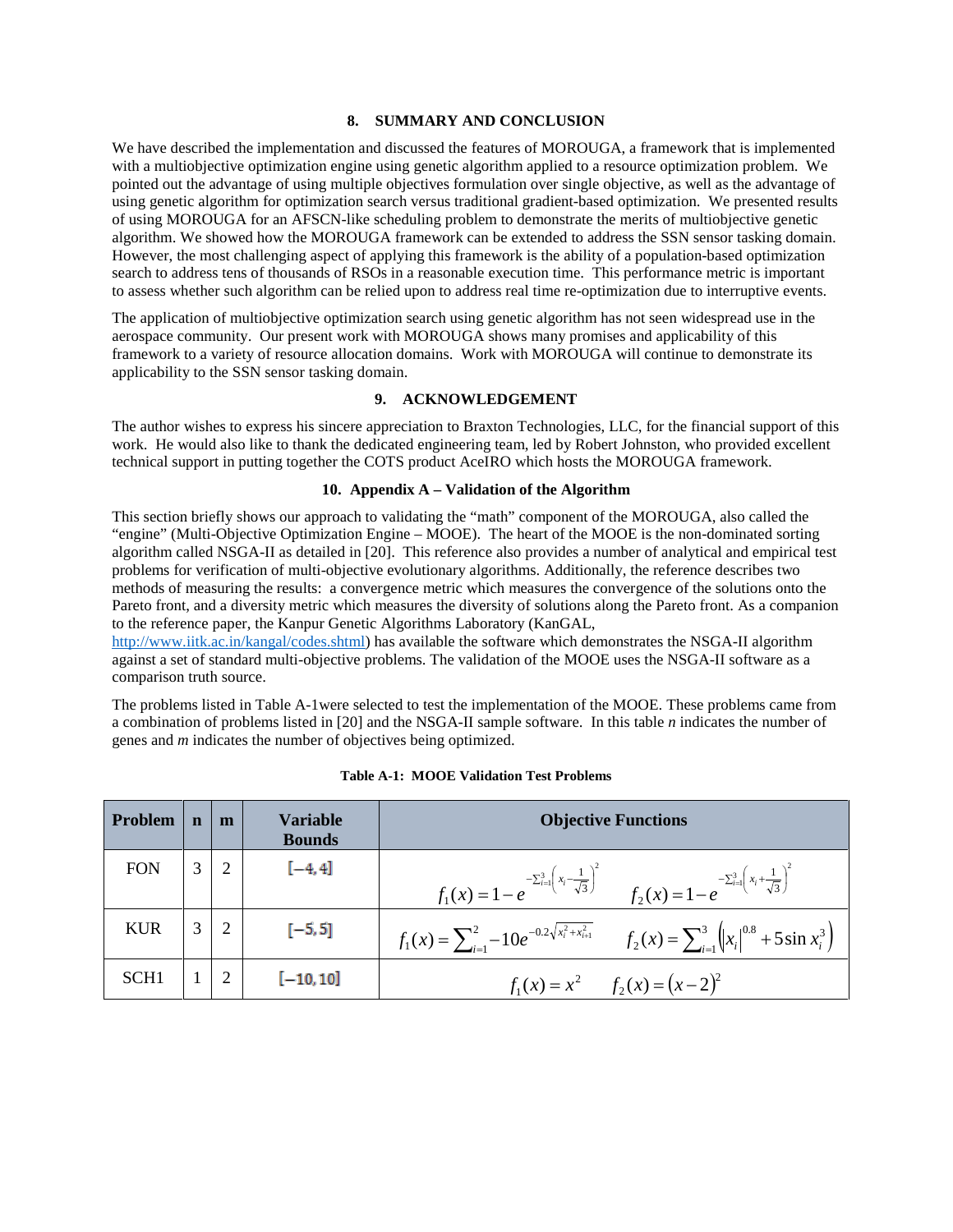| <b>Problem</b>   | $\mathbf n$ | m              | Variable<br><b>Bounds</b> | <b>Objective Functions</b>                                                                                                    |
|------------------|-------------|----------------|---------------------------|-------------------------------------------------------------------------------------------------------------------------------|
| SCH <sub>2</sub> |             | $\overline{2}$ | $[-5, 10]$                | $f_1(x) = \begin{cases} -x & x \le 1 \\ x-2 & 1 < x \le 3 \\ 4-x & 3 < x \le 4 \\ x-4 & 4 < x \end{cases}$ $f_2(x) = (x-5)^2$ |
|                  |             |                |                           |                                                                                                                               |
| <b>VNT</b>       |             | 3              | $[-3, 3]$                 | $f_1(x) = \frac{1}{2} (x_1^2 + x_2^2) \sin(x_1^2 + x_2^2)$                                                                    |
|                  |             |                |                           | $f_2(x) = \frac{(3x_1 - 2x_2 + 4)^2}{8} + \frac{(x_1 - x_2 + 1)^2}{27} + 15$                                                  |
|                  |             |                |                           | $f_3(x) = \frac{1}{x_1^2 + x_2^2 + 1} - 1.1e^{-(x_1^2 + x_2^2)}$                                                              |

In some cases, the optimal solution is given analytically in the reference. In these cases, the measurement of the convergence metric is measured from the known optimal Pareto front. For all other cases, the convergence metric is measured empirically against a sample of NSGA-II truth data. The NSGA-II truth data was generated using a population size of 500 individuals and ran for a total of 1,000 generations. Table A-2 lists the analytical optimal solution for a test problem or indicates if the test data were compared against the NSGA-II truth data.

|  |  |  |  |  | <b>Table A-2: Known Optimal Solutions for Test Problems</b> |
|--|--|--|--|--|-------------------------------------------------------------|
|--|--|--|--|--|-------------------------------------------------------------|

| Problem          | <b>Optimal Solution</b>                                                     |  |  |  |  |  |
|------------------|-----------------------------------------------------------------------------|--|--|--|--|--|
| <b>FON</b>       | $x_1 = x_2 = x_3 \in \left[-\frac{1}{\sqrt{3}}, -\frac{1}{\sqrt{3}}\right]$ |  |  |  |  |  |
| <b>KUR</b>       | Compared against NSGA-II                                                    |  |  |  |  |  |
| SCH <sub>1</sub> | $x \in [0,2]$                                                               |  |  |  |  |  |
| SCH <sub>2</sub> | Compared against NSGA-II                                                    |  |  |  |  |  |
| VNT              | Compared against NSGA-II                                                    |  |  |  |  |  |

For each of the test problems, the MOOE software and the NSGA-II software were each run for a total of 20 test runs. Each test run was set up to run with the same population size as well as the same number of generations. The implementation of the MOOE slightly modified the NSGA-II algorithm in two ways: the mutation operation is different from NSGA-II, and the selection of parents to create new children has been modified. The resulting differences between MOOE and NSGA-II are small but inconsequential.

| <b>Problem</b>   | <b>Pop Size</b> | # Generations |
|------------------|-----------------|---------------|
| <b>FON</b>       | 100             | 100           |
| <b>KUR</b>       | 100             | 100           |
| SCH <sub>1</sub> | 48              | 500           |
| SCH <sub>2</sub> | 18              | 50            |

| Table A-3: MOOE Test Problem Setup |  |  |  |
|------------------------------------|--|--|--|
|------------------------------------|--|--|--|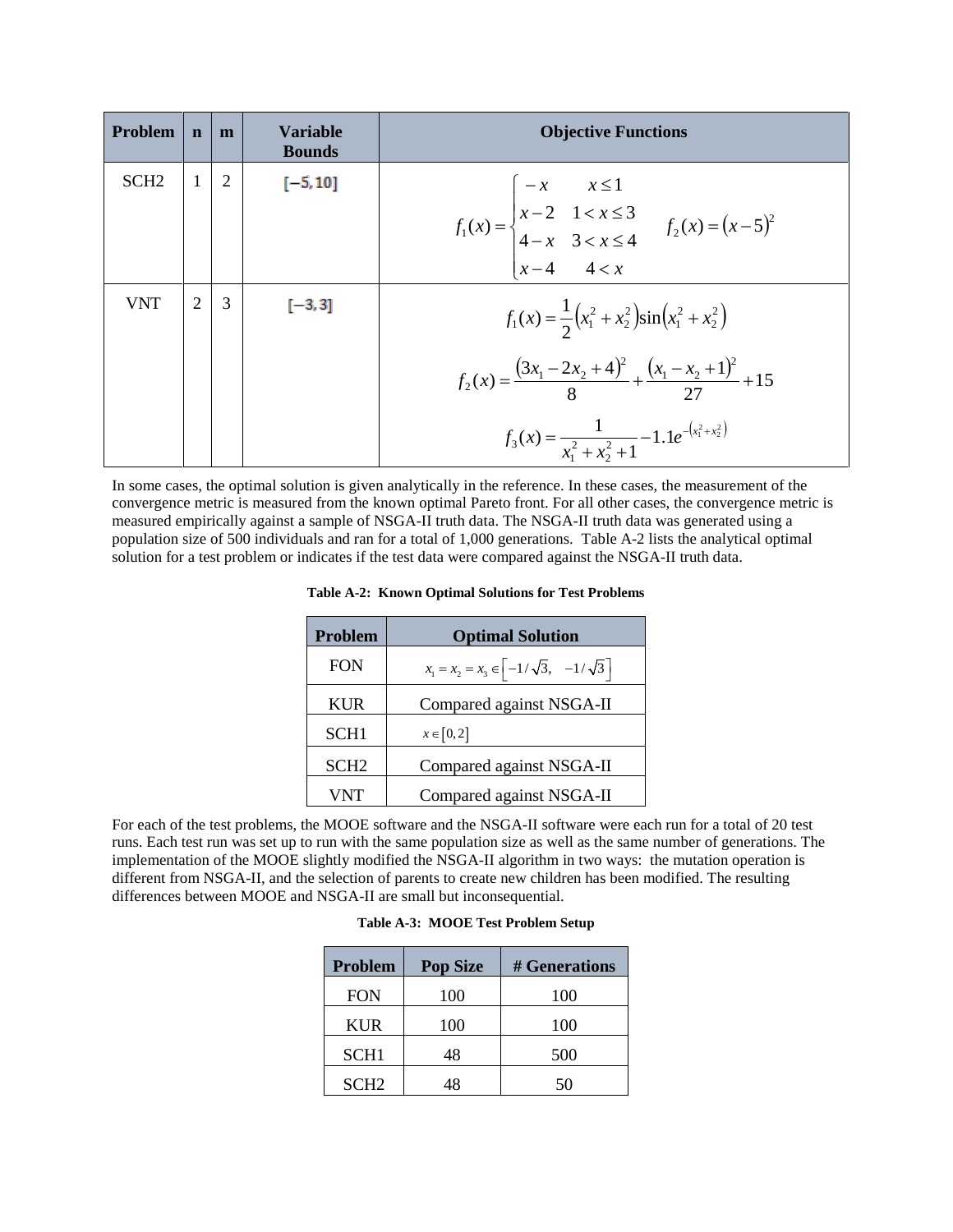| <b>Problem</b> | <b>Pop Size</b> | # Generations |  |  |  |
|----------------|-----------------|---------------|--|--|--|
| VNT            | 500             | 300           |  |  |  |

After all the runs were complete, the solutions were analyzed to determine the Euclidean distance of each individual in the final generation to the Pareto front. In addition, plots have been made showing sample initial and final iteration. Table A-3 lists the population size and number of generations used for each test case.

Table A-4 lists the comparison between the MOOE and NSGA-II of the mean and standard deviation of the Euclidean distances for all the test runs.

| <b>Algorithm</b> | <b>FON</b> | <b>KUR</b> | <b>SCH1</b> | SCH <sub>2</sub> | <b>VNT</b> |
|------------------|------------|------------|-------------|------------------|------------|
| <b>MOOE</b> Mean | 0.004364   | 0.029142   | 0.006536    | 0.007176         | 0.008786   |
| MOOE std dev     | 0.000497   | 0.011269   | 0.001651    | 0.002034         | 0.000320   |
| NSGA-II Mean     | 0.002654   | 0.014322   | 0.008047    | 0.005751         | 0.008752   |
| NSGA-II std dev  | 0.000199   | 0.001543   | 0.001665    | 0.000559         | 0.000338   |

**Table A-4: Validation Results**

Despite the small differences in the converged solution in all test problems seen in Table A-4, the overall agreement with the original results of NSGA-II is excellent, as shown in Figs. A-1 to A-5. In all figures, the blue circles represent the result from NSGA-II and the red triangles represent that from the MOOE. The results presented indicate that the MOOE implemented within the MOROUGA framework produces correct results with respect to the known optimization solutions for two- and three-objective optimization test problems.



**Fig. A1. Two-objective validation result with FON, left plot: initial iteration, right plot: converged**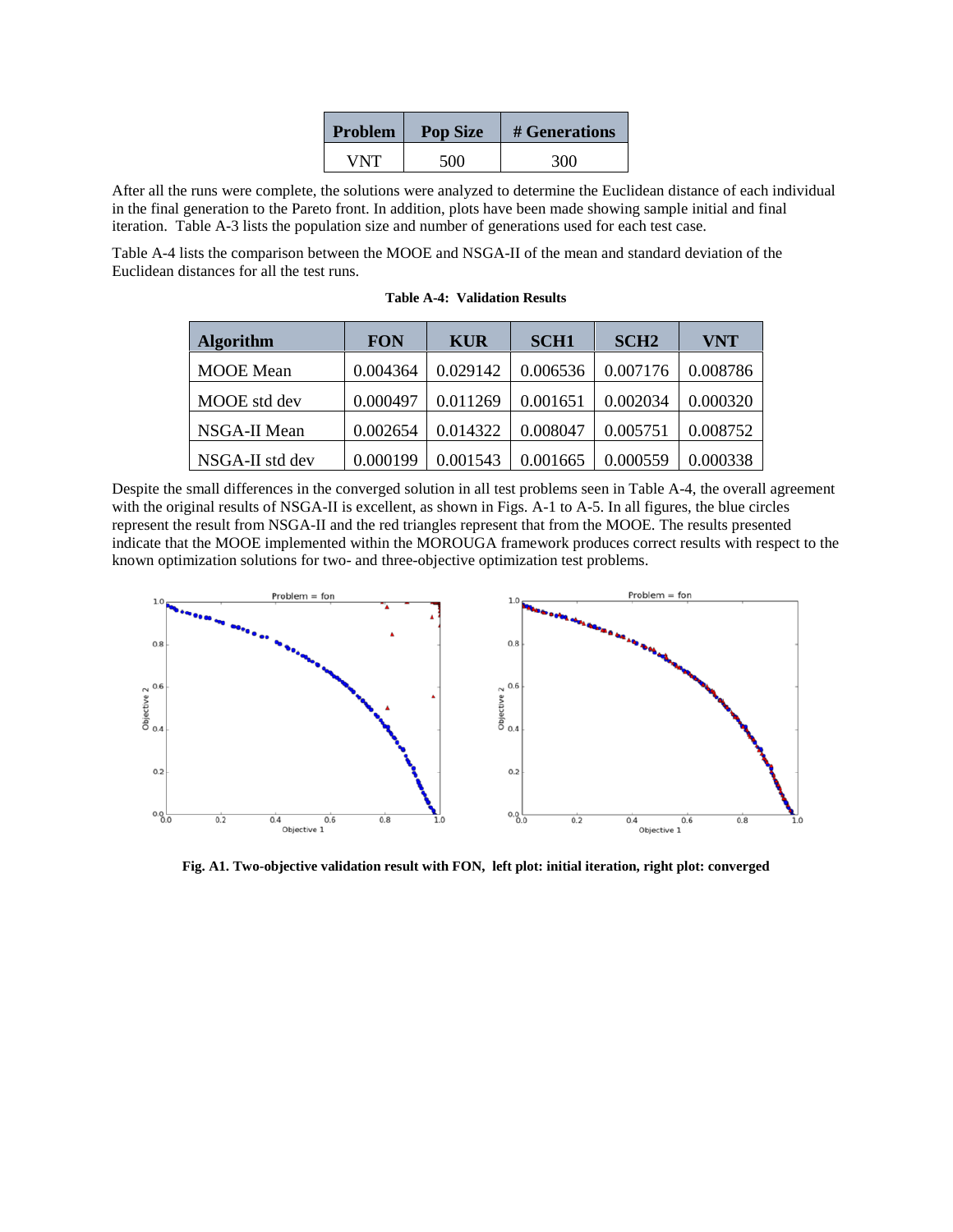

**Fig. A2. Two-objective validation with kur, left plot (initial iteration), right plot (converged).**



**Fig. A3. Two-objective validation with sch1, left plot (initial iteration), right plot (converged).**



**Fig. A4. Two-objective validation with sch2, left plot (initial iteration), right plot (converged).**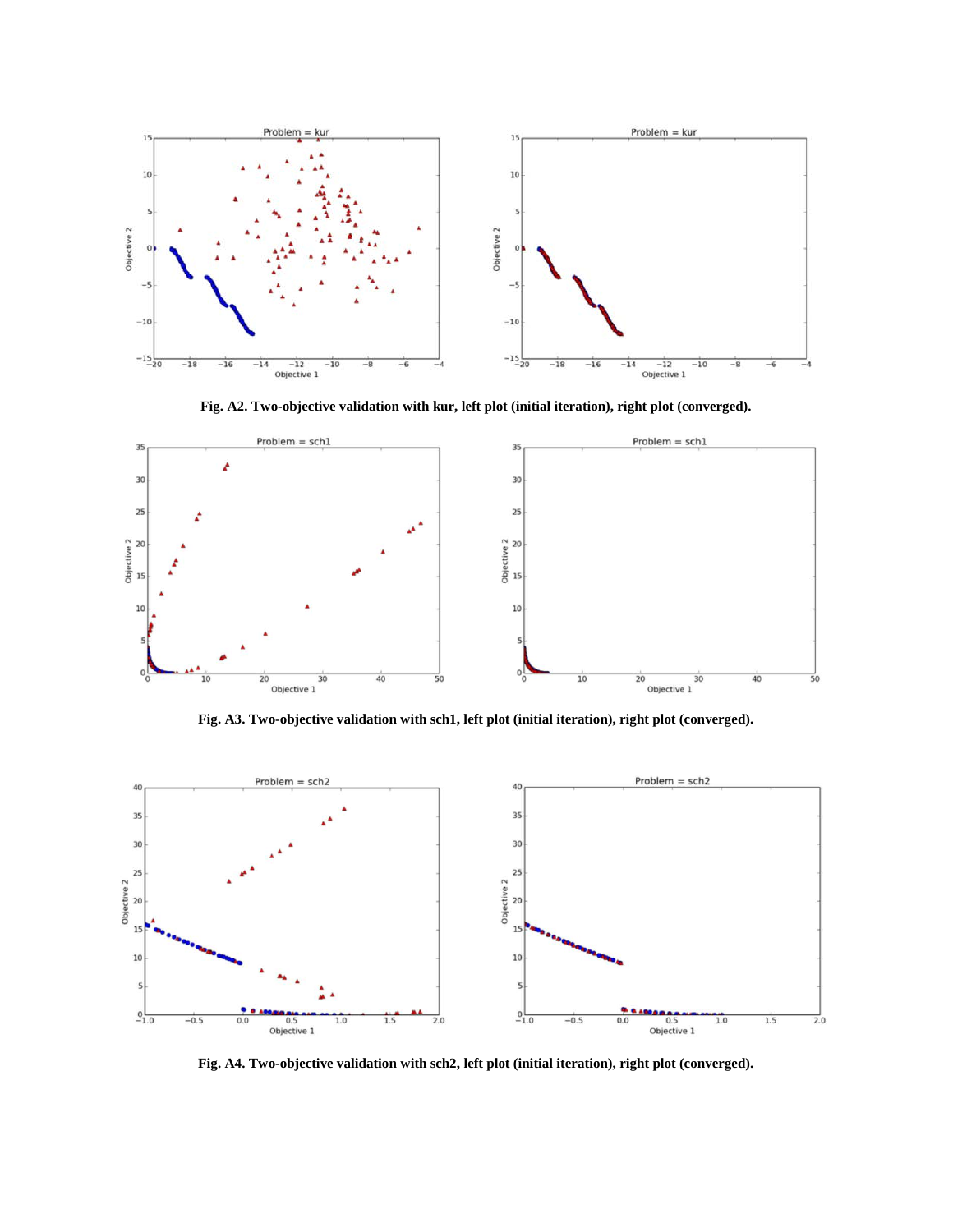

**Fig. A5. Three-objective validation with vnt, left plot (initial iteration), right plot (converged).**

#### **Appendix B – Verification of MOROUGA**

We mentioned the AFSCN scheduling using an implementation of GA in [11]. In this work, there is a set of data that is made publicly available by Colorado State University and can be downloaded (link: [http://www.cs.colostate.edu/sched/data.html\)](http://www.cs.colostate.edu/sched/data.html). This data were originally generated by the Air Force Institute of Technology (AFIT) [10]. There are seven independent data sets for the AFIT data, each covering a 24 hour scheduling period consisting of typically about 300 tasks to be scheduled using 16 AFSCN antennae. The data sets consist of the input tasks (i.e., requests) and all of the associated visibility intervals based on the AFSCN antennae.

The AFIT data files were processed by the MOROUGA prototype and the results are presented in Table B-1 for comparison. Two objective functions selected for simultaneous minimization were the total overlap duration and the total rejected tasks duration. The engine parameters included a population size of 300 and a max iteration of 1000.

|            |                                        | # Tasks rejected |                | <b>Total Overlap</b><br>(minutes) |                       |  |
|------------|----------------------------------------|------------------|----------------|-----------------------------------|-----------------------|--|
| Data Set   | <b>Total tasks</b><br><b>requested</b> | Genitor $(*)$    | <b>AceIRO</b>  | Genitor (*)                       | <b>AceIRO</b>         |  |
| 10/12/1992 | 322                                    | 8                | 8              | 104                               | $107$ <sup>(**)</sup> |  |
| 10/13/1992 | 302                                    | 4                | 4              | 13                                | 13                    |  |
| 10/14/1992 | 311                                    | 3                | 3              | 28                                | 28                    |  |
| 10/15/1992 | 318                                    | 2                | $\overline{c}$ | 9                                 | 9                     |  |
| 10/16/1992 | 305                                    | 4                | 4              | 30                                | 30                    |  |
| 10/17/1992 | 299                                    | 6                | 6              | 45                                | 45                    |  |
| 10/18/1992 | 297                                    | 6                | 6              | 46                                | 46                    |  |

**Table B-1: Comparison between MOROUGA and published data of [11]**

(\*) Data from [11]

It is demonstrated that the MOROUGA agrees exactly with the Genitor result of [11], except for the case of 10/12/1992 where there is a discrepancy (\*\*) of three minutes in the total overlap between MOROUGA and published data. It is suspected that there might be some discrepancy with the input data for this case rather than an error in the algorithm. Because the detailed schedule was not published in the reference, it is difficult to perform further analysis. It should be noted that the implementation of Genitor solved for each objective one at a time while